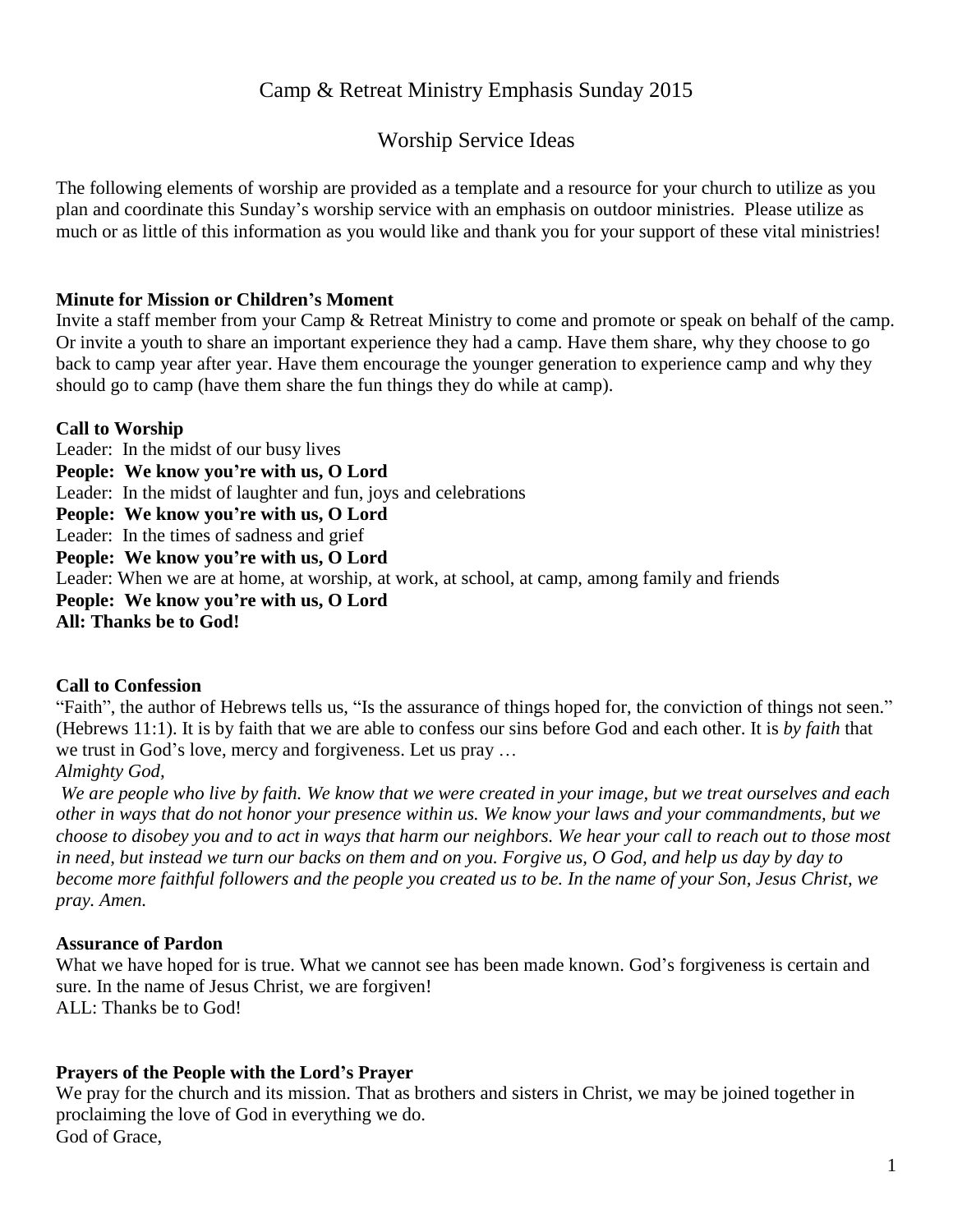# **Lord, hear our prayers.**

We pray for the ministries of the Church, we pray for the camping ministry of the United Methodist Church that these offerings of grace may provide a safe environment for all that enter the camp sites. God of Grace,

# **Lord, hear our prayers.**

We pray for all Camp staff and counselors who will serve this summer; that they may live out the love of Jesus Christ with energy and excitement as they mentor and serve the children, youth and adults gathered at all of our camp sites.

God of Grace,

### **Lord, hear our prayers.**

We pray for the mission of camp ministry in the church and all those who support it with their time and talents; that we may continue to find new ways to offer these gifts to all who gather to encounter your love through camping

God of Grace,

#### **Lord, hear our prayers.**

We pray for this nation, and the world, that we may seek justice and equality for all people. God of Grace,

# **Lord, hear our prayers.**

We pray for those who are suffering or in pain; may you send your healing Spirit to comfort and protect them. Help us to remember to you are our light in the midst of darkness.

#### God of Grace,

# **Lord, hear our prayers.**

# **Prayer for Illumination**

Gracious God, may the words of my mouth and the meditations of all of our hearts be pleasing in your sight. Our rock and our redeemer. Amen.

#### **Scripture Reading John 1:35-42**

**Proclamation of the Word/ "Camp is a place to go and meet Jesus"** (below is a general scope of where you may go with the proclamation of the Scripture passages for today. Again, utilize as much or as little as you wish)

The idea, and ultimately the importance, of Camp Ministry Emphasis Sunday is to celebrate, embrace, and promote one of the church's indispensable ministries within its mission field. According to the August 2002 and May 2012 Presbyterian Panels, *more than 50 percent of pastors, Elders and Congregants who can remember a specific formative faith experience had that experience at a camp, retreat or conference Center.*

Camp and retreat centers are a gift from God. They allow us to come and meet Jesus to deepen our faith while making connections with others and also allow us to take another step in our personal faith journey.

In the scripture, the new disciples are invited to come and see. John invites them to come and see Jesus, and see who Jesus really is.

Camp allows us do just that "Come and see". Whether it's a child's first time a camp or a child who just can't get enough of camp they continue to deepen their relationship with Jesus. We can come and see and meet God in beauty and splendor of his creation.

Camp allows us to stop and disconnect. Camp allows us to experience Jesus on a level that cannot be seen or done in normal day to day life. At camp we have the opportunity to experience: community with your bunk